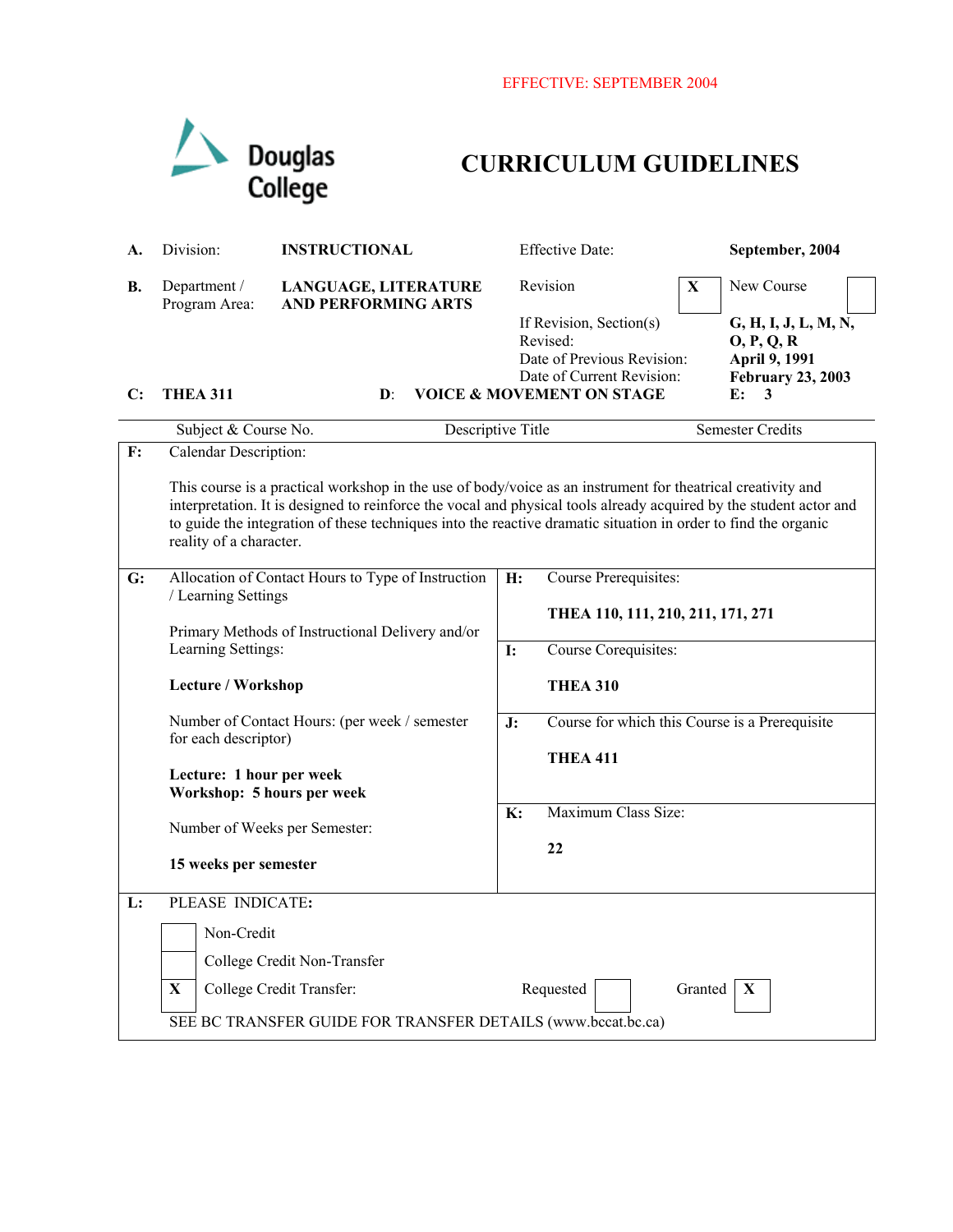|                | 1.<br>2 <sub>1</sub><br>4.                                                                                                                                                                                                                                                                                                                                                                                                                                                                                                                                                                               | Upon completion of the course the successful student should be able to:<br>Apply effective vocal and physical technique for characterization and character intention<br>Energize sound (both verbal and vocal) with a relaxed instrument to shape impulse into improvisation<br>3. Explore the use of improvisation mythology (or appropriate alternate) to create original dramatic<br>pieces that challenge the use of the body/voice as a dramatic instrument<br>Use technical exercises to deepen individual exploration and to design a disciplined warm-up regime. |                                                                                                           |  |  |  |
|----------------|----------------------------------------------------------------------------------------------------------------------------------------------------------------------------------------------------------------------------------------------------------------------------------------------------------------------------------------------------------------------------------------------------------------------------------------------------------------------------------------------------------------------------------------------------------------------------------------------------------|--------------------------------------------------------------------------------------------------------------------------------------------------------------------------------------------------------------------------------------------------------------------------------------------------------------------------------------------------------------------------------------------------------------------------------------------------------------------------------------------------------------------------------------------------------------------------|-----------------------------------------------------------------------------------------------------------|--|--|--|
| N:             |                                                                                                                                                                                                                                                                                                                                                                                                                                                                                                                                                                                                          | Course Content:                                                                                                                                                                                                                                                                                                                                                                                                                                                                                                                                                          |                                                                                                           |  |  |  |
|                | <b>REINFORCEMENT</b><br>$1_{-}$<br>Students will understand the continuous nature of the actor's work through review of techniques and<br>deeper development of the body/voice instrument so as to be effective and flexible enough to meet a<br>wide range of theatrical demands. Physiology, breath, sound, resonance, range, articulation, speech<br>sounds, impulse, kinesthetics, gesture, action, rhythm, space, time and mask will all be investigated at<br>a new and deeper level.                                                                                                              |                                                                                                                                                                                                                                                                                                                                                                                                                                                                                                                                                                          |                                                                                                           |  |  |  |
|                | <b>IMPROVISATION</b><br>$2_{1}$<br>Students will apply the voice to dance improvisation to find freedom and spontaneity in the use of the<br>vocal and physical instrument and to explore the internal/external and individual/world relationships.<br>3.<br><b>CHARACTER</b><br>Students will explore components that contribute to the development of character through                                                                                                                                                                                                                                |                                                                                                                                                                                                                                                                                                                                                                                                                                                                                                                                                                          |                                                                                                           |  |  |  |
|                |                                                                                                                                                                                                                                                                                                                                                                                                                                                                                                                                                                                                          |                                                                                                                                                                                                                                                                                                                                                                                                                                                                                                                                                                          |                                                                                                           |  |  |  |
|                |                                                                                                                                                                                                                                                                                                                                                                                                                                                                                                                                                                                                          | <b>VOICE</b><br>and                                                                                                                                                                                                                                                                                                                                                                                                                                                                                                                                                      | <b>MOVEMENT</b>                                                                                           |  |  |  |
|                |                                                                                                                                                                                                                                                                                                                                                                                                                                                                                                                                                                                                          | breath center<br>resonating center<br>vocal range<br>dialect<br>speech sounds<br>verbal energy                                                                                                                                                                                                                                                                                                                                                                                                                                                                           | body center<br>gesture and walk<br>animal essence<br>facial mask<br>action verb essence<br>energy essence |  |  |  |
|                |                                                                                                                                                                                                                                                                                                                                                                                                                                                                                                                                                                                                          | 4. CREATIVE WORK<br>Students will write, compile, and choreograph short dramatic pieces through which they will be<br>encouraged to make use of the body/voice as the major instrument for individual creative expression.                                                                                                                                                                                                                                                                                                                                               |                                                                                                           |  |  |  |
| $\mathbf{O}$ : |                                                                                                                                                                                                                                                                                                                                                                                                                                                                                                                                                                                                          | Methods of Instruction                                                                                                                                                                                                                                                                                                                                                                                                                                                                                                                                                   |                                                                                                           |  |  |  |
|                | Lectures to illustrate the physiology and philosophy behind vocal and physical impulse as transmitted<br>1.<br>from thought, feeling, breath, sound and motion.<br>Warm-up exercises to encourage good vocal and physical preparation for work.<br>2.<br>Practical application of techniques to material from poems, plays, prose, songs and choreographed<br>3.<br>pieces. Special attention will be paid to the creation of original work, both written and choreographed.<br>Discussion of material and presentations in a manner that encourages positive objectives of the<br>4.<br>dramatic piece. |                                                                                                                                                                                                                                                                                                                                                                                                                                                                                                                                                                          |                                                                                                           |  |  |  |
| P:             |                                                                                                                                                                                                                                                                                                                                                                                                                                                                                                                                                                                                          | Textbooks and Materials to be Purchased by Students                                                                                                                                                                                                                                                                                                                                                                                                                                                                                                                      |                                                                                                           |  |  |  |
|                |                                                                                                                                                                                                                                                                                                                                                                                                                                                                                                                                                                                                          | A list of recommended textbooks and materials is provided on the Instructor's Course Outline, which is<br>available to students at the beginning of each semester. Example: Skinner, Edith. Speak with Distinction (audio<br>cassette/booklet). Applause Books, 1990.                                                                                                                                                                                                                                                                                                    |                                                                                                           |  |  |  |

**M:** Course Objectives / Learning Outcomes